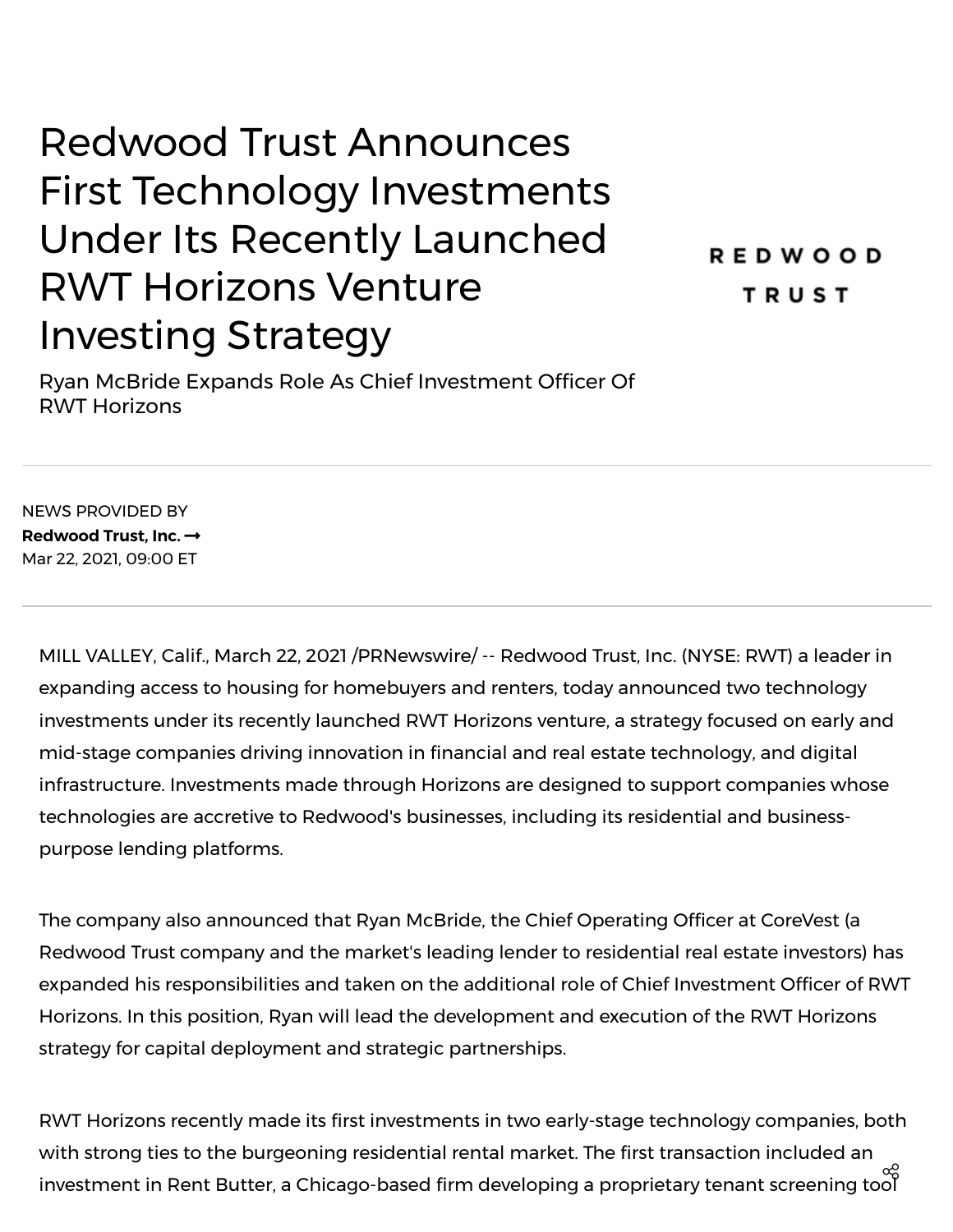that allows landlords to efficiently evaluate prospective tenants and meaningfully reduce defaults and evictions. The second transaction included an investment in [Rentroom,](https://c212.net/c/link/?t=0&l=en&o=3103908-1&h=3622994937&u=https%3A%2F%2Fwww.getrentroom.com%2F&a=Rent+Room) a New Yorkbased software-as-a-service company that offers an easy to use, turnkey property management platform designed for small and mid-sized landlords and their tenants.

Christopher Abate, Chief Executive Officer of Redwood Trust commented, "RWT Horizons is an important element of our enterprise-wide technology strategy, that we believe will drive innovations across both our residential and business-purpose lending platforms. Through the Horizons initiative, we invest directly in companies strategically aligned with our business, whose technologies we believe can create new efficiencies across the mortgage value chain. In the case of Rent Butter and Rentroom, these disruptive solutions were sourced directly through CoreVest's existing borrower network."

Abate continued, "New partnerships forged through RWT Horizons will enhance our technology roadmap and drive innovation that supports continued best-in-class customer service, revenue growth, and increased market share. We are happy to see the positive market response to Horizons and excited for Ryan to lead this initiative, given his background in technology and experience in building companies in the lending and real estate space."

## **About Redwood Trust**

Redwood Trust, Inc. (NYSE: RWT) is a specialty finance company focused on several distinct areas of housing credit. Our operating platforms occupy a unique position in the housing finance value chain, providing liquidity to growing segments of the U.S. housing market not served by government programs. We deliver customized housing credit investments to a diverse mix of investors, through our best-in-class securitization platforms; whole-loan distribution activities; and our publicly traded shares. Our consolidated investment portfolio has evolved to incorporate a diverse mix of residential, business purpose and multifamily investments. Our goal is to provide attractive returns to shareholders through a stable and growing stream of earnings and dividends, capital appreciation, and a commitment to technological innovation that facilitates risk-minded scale. Since going public in 1994, we have managed our business through several cycles, built a track record of innovation, and a best-in-class reputation for service and a common-sense approach to credit investing. Redwood Trust is internally managed and structured as a real estate investment trust ("REIT") for tax purposes. For more information about Redwood Trust, visit our website at [www.redwoodtrust.com](https://c212.net/c/link/?t=0&l=en&o=3103908-1&h=170038763&u=http%3A%2F%2Fwww.redwoodtrust.com%2F&a=www.redwoodtrust.com) or connect with us on [LinkedIn](https://c212.net/c/link/?t=0&l=en&o=3103908-1&h=3031290764&u=https%3A%2F%2Fwww.linkedin.com%2Fcompany%2Fredwood-trust%2Fmycompany%2F&a=LinkedIn), [Twitter,](https://c212.net/c/link/?t=0&l=en&o=3103908-1&h=4090191500&u=https%3A%2F%2Ftwitter.com%2FRedwoodTrustInc&a=Twitter) or [Facebook](https://c212.net/c/link/?t=0&l=en&o=3103908-1&h=3998217833&u=https%3A%2F%2Fwww.facebook.com%2Fpg%2Fredwoodtrustinc%2Fposts%2F&a=Facebook).